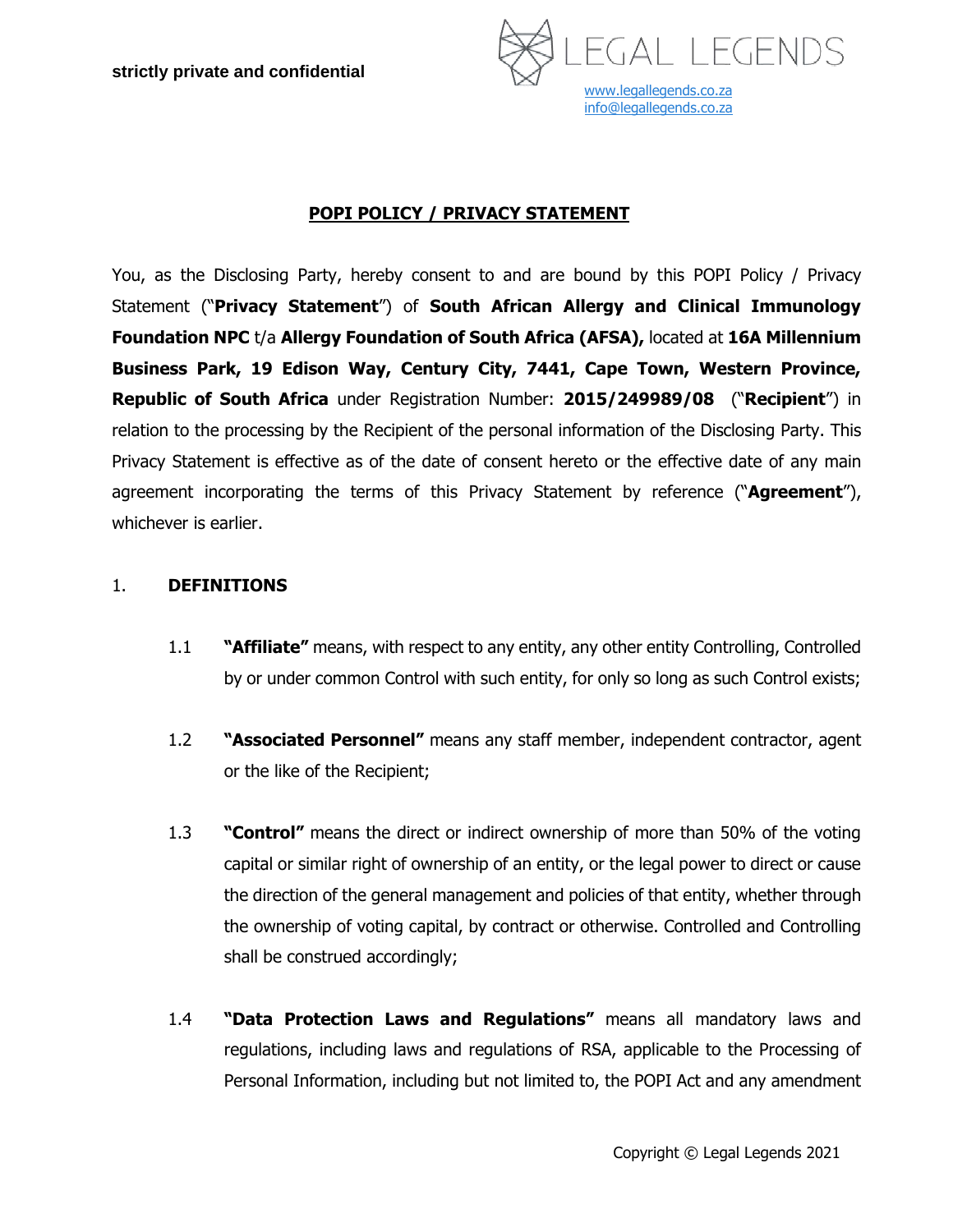or replacement thereof;

- 1.5 **"Data Subject"** means the individual to whom Personal Information relates as defined in section 1 of the POPI Act;
- 1.6 **"Disclosing Party"** means the natural or juristic person who consents to the terms of this Privacy Statement or agrees to an Agreement incorporating the terms of this Privacy Statement by reference, and for the purposes of this Privacy Statement, is the Data Subject;
- 1.7 **"Operator"** means a person as defined in section 1 of the POPI Act;
- 1.8 **"Personal Information"** means information relating to an identifiable, living, natural person, and where it is applicable, an identifiable, existing juristic person, as defined in section 1 of the POPI Act;
- 1.9 **"POPI Act"** means the Protection of Personal Information Act 4 of 2013 as may be amended from time to time;
- 1.10 **"Processing"** means processing as defined in section 1 of the POPI Act;
- 1.11 **"Recipient"** means the person which Processes Personal Information of the Disclosing Party, as defined in the preamble above. For the purposes of this Privacy Statement, the Recipient and/or Affiliates are the Responsible Parties;
- 1.12 **"RSA"** means the Republic of South Africa;
- 1.13 **"Responsible Party"** means the person which determines the purpose and means for which Personal Information is Processed, as defined in section 1 of the POPI Act; and
- 1.14 **"Supervisory Authority"** means the Information Regulator as established in RSA, pursuant to the POPI Act.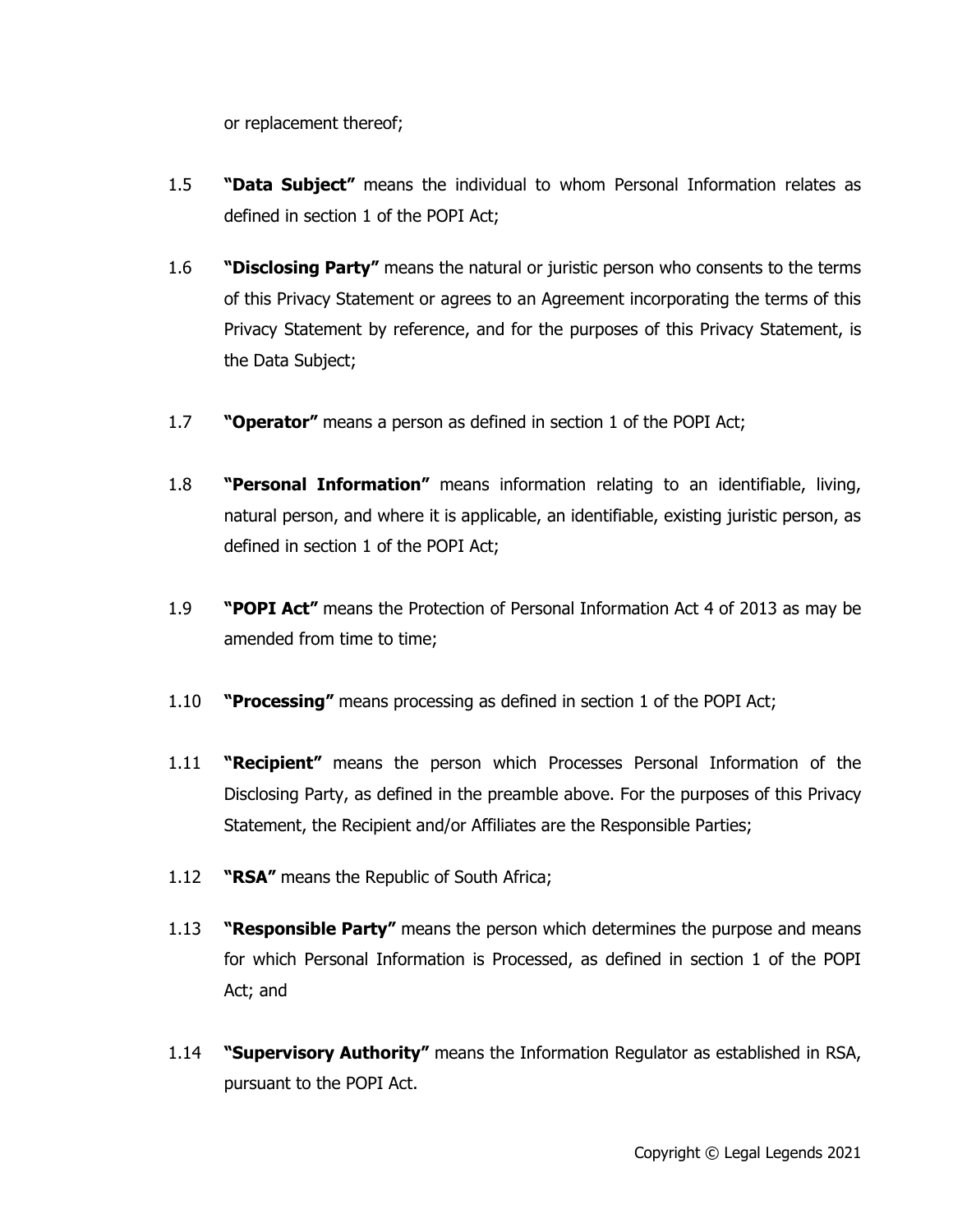### 2. **PROCESSING OF PERSONAL INFORMATION**

- 2.1 The Disclosing Party hereby consents to the Processing of their Personal Information in accordance with this Privacy Statement.
- 2.2 The Recipient shall comply with Data Protection Laws and Regulations.
- 2.3 For the avoidance of doubt, Disclosing Party's instructions to the Recipient for the Processing of Personal Information must comply with Data Protection Laws and Regulations. In addition, Disclosing Party shall have sole responsibility for the accuracy, reliability, integrity, quality, and legality of Personal Information, and the means by which Disclosing Party acquired Personal Information, including providing any required notices to, and obtaining any necessary consent from, its employees, agents or third parties, if applicable.
- 2.4 The Recipient will not sell, share, or rent Disclosing Party's Personal Information to any third party or use Disclosing Party's phone number for unsolicited messages, without the express consent of the Disclosing Party. Any messages sent by the Recipient will only be pursuant to this Agreement.
- 2.5 It is expressly stated that the Recipient agrees and warrants:
	- 2.5.1 that the Processing of Personal Information shall be carried out in accordance with the relevant provisions of the Data Protection Laws and Regulations and does not violate the relevant provisions of the POPI Act;
	- 2.5.2 that it shall throughout the duration of the Processing process the Personal Information only on the Disclosing Party's behalf and in accordance with the Data Protection Laws and Regulations; and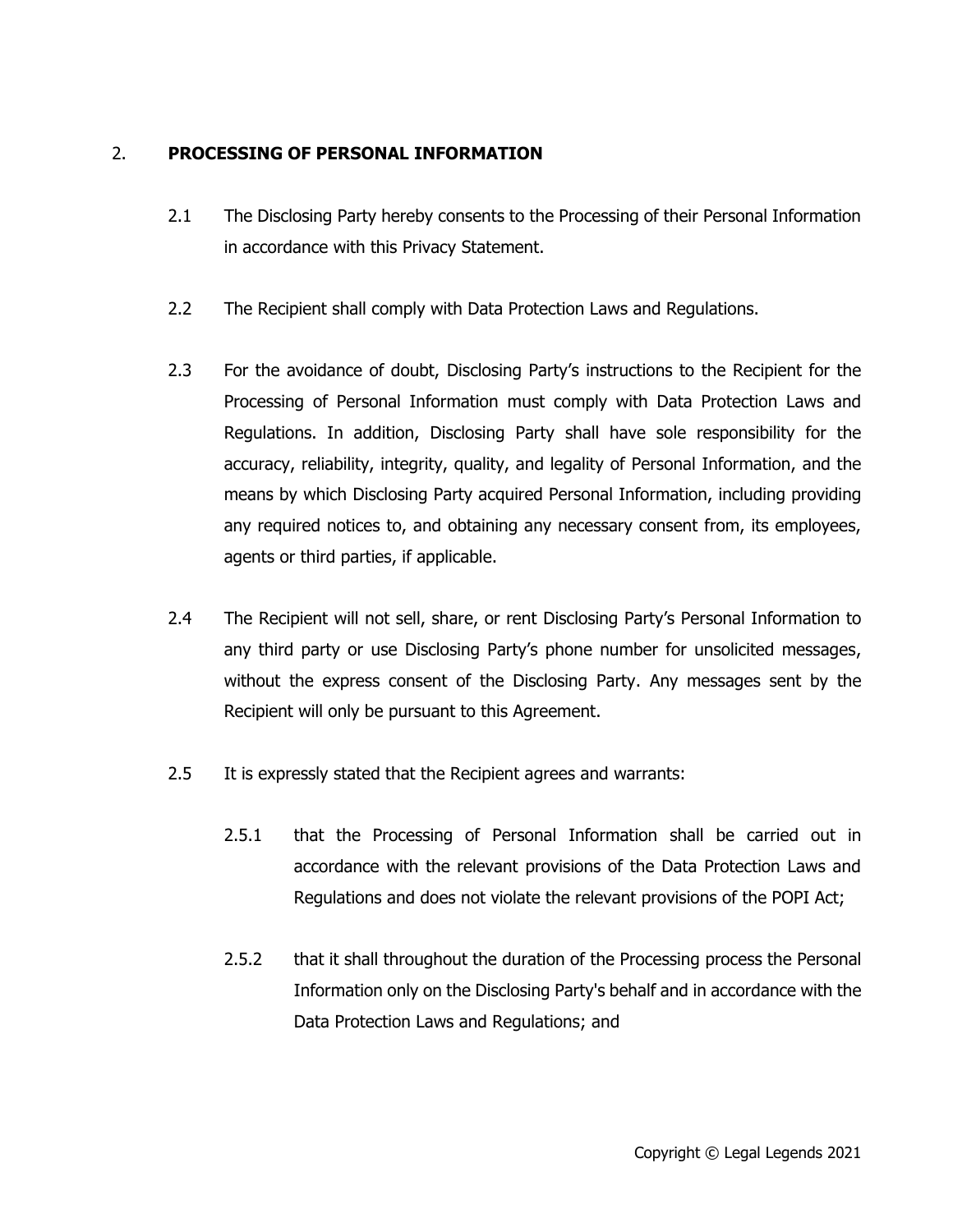- 2.5.3 that after assessment of the requirements of the Data Protection Laws and Regulations, the security measures are appropriate to protect Personal Information against accidental or unlawful destruction or accidental loss, alteration, unauthorised disclosure or access to the Personal Information, in particular where the Processing involves the transmission of data over a network, and against all other unlawful forms of processing, and that these measures ensure a level of security appropriate to the risks presented by the Processing and the nature of the Personal Information to be protected having regard to the state of the art and the cost of their implementation.
- 2.6 The Recipient shall keep the Personal Information of the Disclosing Party confidential and shall only Process Personal Information on behalf of and in accordance with Disclosing Party's documented and lawful instructions to:
	- 2.6.1 fulfil the purpose set out in the table at the end of this Privacy Statement; and
	- 2.6.2 comply with other documented, reasonable instructions provided by Disclosing Party (for example, via email) where such instructions are consistent with the terms of the Privacy Statement. The Recipient will not process Personal Information outside of RSA without first having obtained Disclosing Party's consent. Provided the Recipient has sufficient legal framework under the Data Protection Laws and Regulations to process Personal Information outside of the RSA, the Disclosing Party's consent shall not be unreasonably withheld in respect of the Processing outside of the above two jurisdictions. Disclosing Party takes full responsibility to keep the amount of Personal Information provided to the Recipient to the minimum necessary for the fulfilment of the purpose or otherwise as required by the Recipient. The Recipient shall not be required to comply with or observe Disclosing Party's instructions if such instructions would violate Data Protection Laws and Regulations.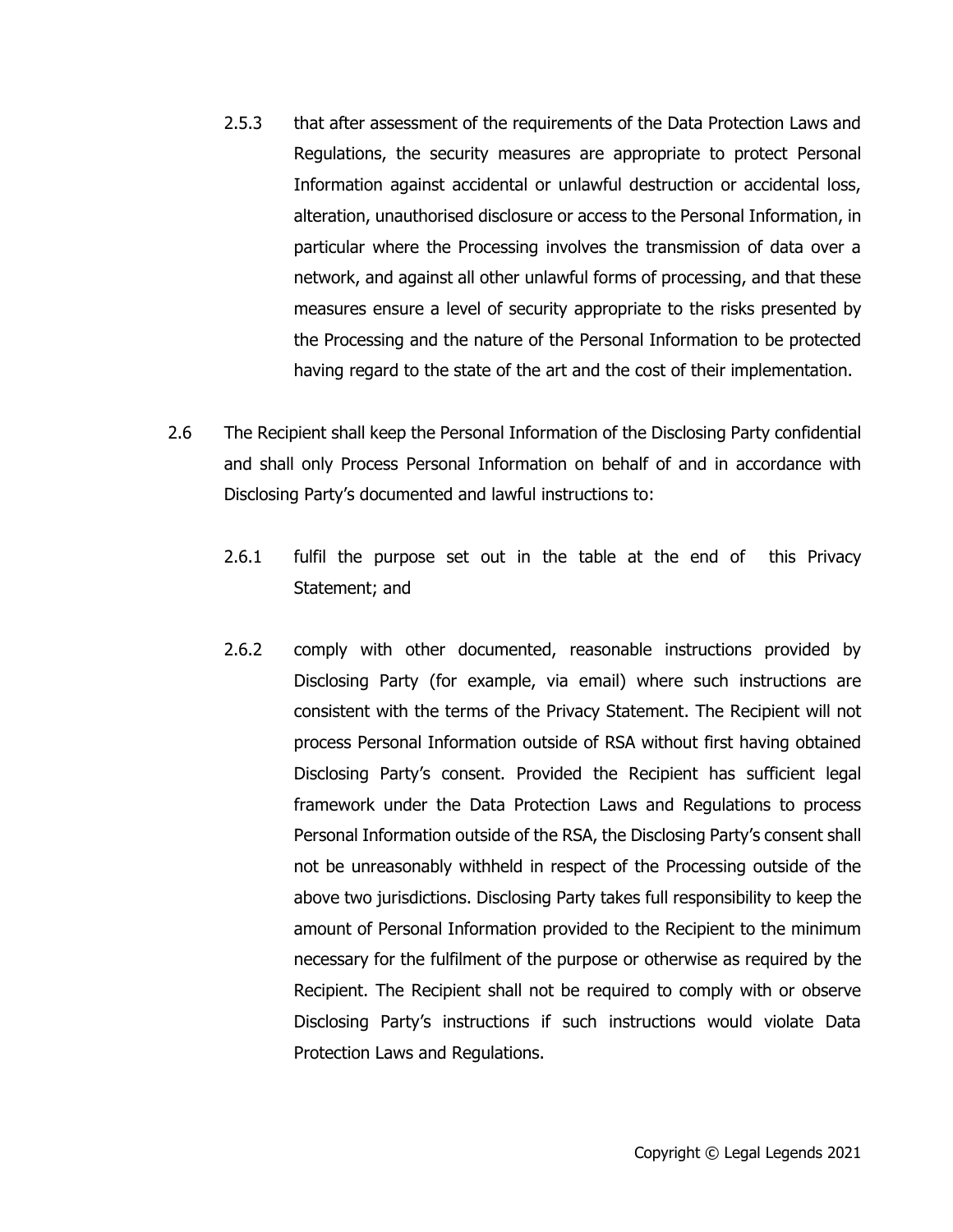#### 3. **SCOPE OF PROCESSING**

The nature and purpose of Processing of Personal Information by the Recipient is as set out in the table at the end of this Privacy Statement.

#### 4. **RIGHTS OF DATA SUBJECTS**

- 4.1 The Disclosing Party shall have the right to:
	- 4.1.1 access and rectify their Personal Information collected by the Recipient. On the request of the Disclosing Party, the Recipient will provide such access as is reasonably practicable and either allow the Disclosing Party to rectify such information themselves or implement any rectifications on behalf of the Disclosing Party;
	- 4.1.2 object to the Processing of their Personal Information if Processing is not:
		- 4.1.2.1 with the Disclosing Party's consent;
		- 4.1.2.2 protecting their legitimate interests;
		- 4.1.2.3 necessary for the proper performance of a public law duty by a public body; or
		- 4.1.2.4 necessary for pursuing the legitimate interests of the Recipient or its Affiliates,

unless Processing is otherwise permissible under the Data Protection Laws and Regulations or this Privacy Statement;

4.1.3 object to the Processing of their Personal Information for the purposes of direct marketing other than as allowed by the Data Protection Laws and Regulations; and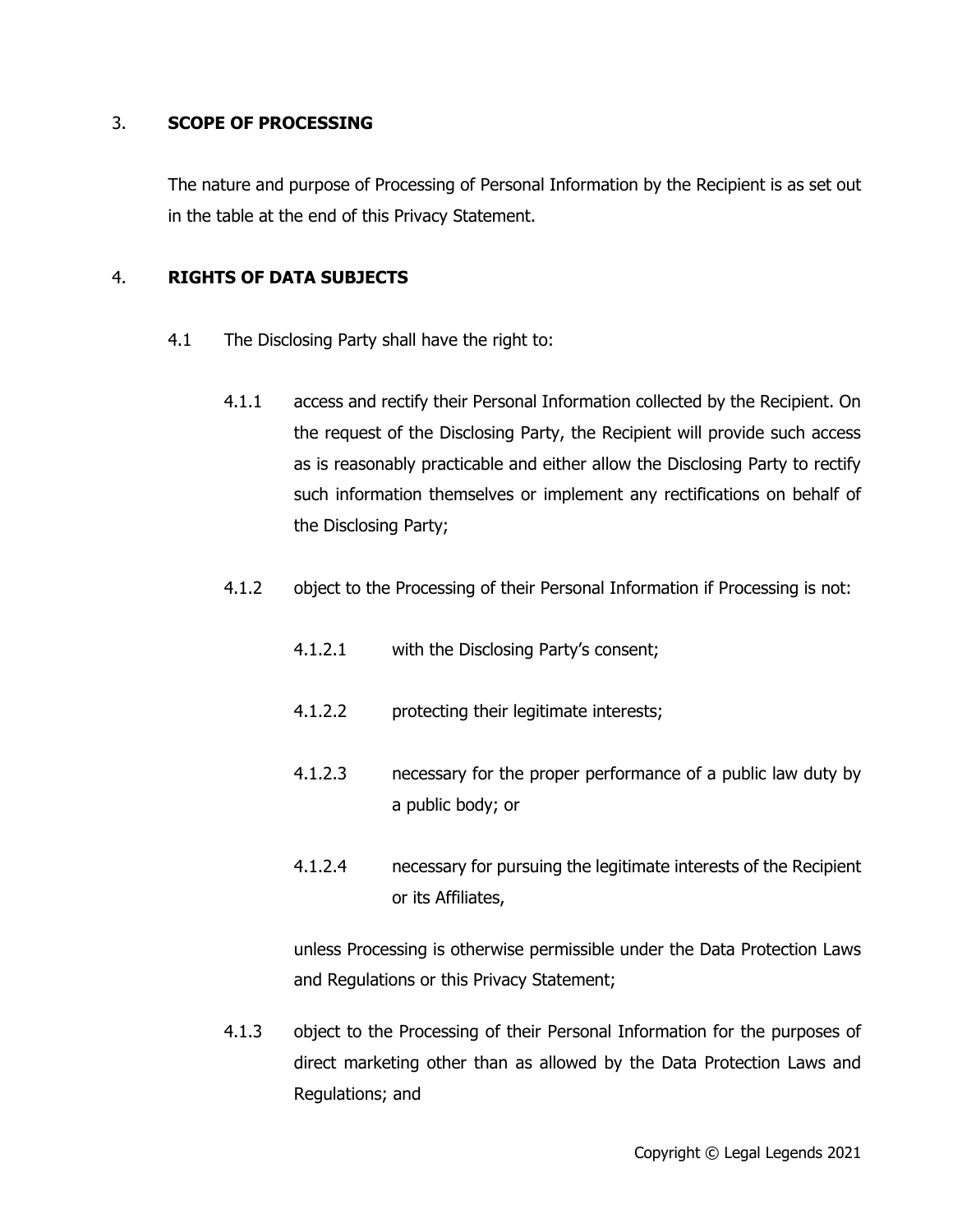4.1.4 lodge a complaint with the Supervisory Authority at [complaints.IR@justice.gov.za.](mailto:complaints.IR@justice.gov.za)

#### 5. **ASSOCIATED PERSONNEL**

#### 5.1 **Confidentiality**

The Recipient shall ensure that its Associated Personnel engaged in the Processing of Personal Information are informed of the confidential nature of the Personal Information, have received appropriate training on their responsibilities and have executed written confidentiality agreements or are under general obligations of confidentiality towards the Recipient.

#### 5.2 **Reliability**

The Recipient shall take commercially reasonable steps to ensure the reliability of the Associated Personnel engaged in the Processing of Personal Information.

#### 5.3 **Limitation of Access**

The Recipient shall ensure that access to Personal Information is limited to those Associated Personnel of the Recipient directly involved in the fulfilling of the purpose.

#### 6. **OPERATORS**

#### 6.1 **Appointment of Operators**

Disclosing Party acknowledges and agrees that:

6.1.1 the Recipient is entitled to retain its Affiliates as Operators; and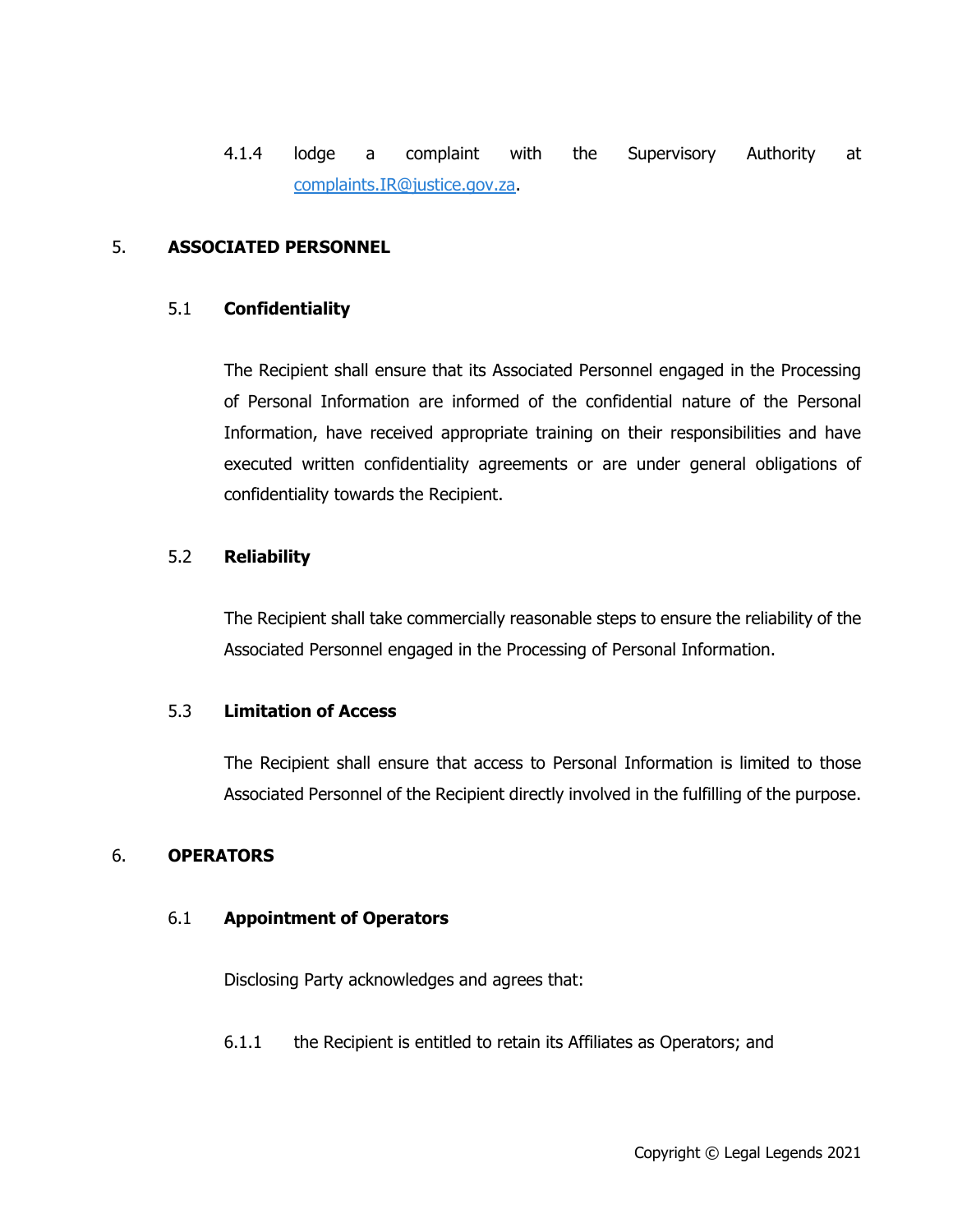6.1.2 subject to clause [6.2](#page-6-0) below, the Recipient or any such Affiliate may engage any third parties from time to time to process Personal Information on their behalf and in connection with the fulfilment of the purpose envisaged in Attachment 1 to this Privacy Statement.

#### <span id="page-6-0"></span>6.2 **Approval of Operators**

Except as otherwise provided in this Privacy Statement, the Recipient shall not provide any third party with access to Disclosing Party Personal Information without the prior express approval of Disclosing Party. The Recipient shall provide advanced written notice to the Disclosing Party should it desire to provide a third-party access to Disclosing Party's Personal Information. Where approval has been granted by Disclosing Party in accordance this section, the Recipient shall:

- 6.2.1 undertake due diligence on the Operator; and
- 6.2.2 enter into a written agreement with the Operator that ensures that the Operator Processes the Personal Information in line with this Privacy Statement and Data Protection Laws and Regulations; and
- 6.2.3 Provide Disclosing Party with such information regarding the Operator as Disclosing Party may reasonably require.

# 7. **SECURITY MEASURES, NOTIFICATIONS REGARDING PERSONAL INFORMATION, CERTIFICATIONS AND AUDITS, RECORDS**

#### 7.1 **Security Measures**

Taking into account the state of art, the costs of implementation and the nature, scope, context and purposes of Processing as well as the risk of varying likelihood and severity for the rights and freedoms of natural persons, the Recipient shall implement appropriate organizational and technical measures towards a level of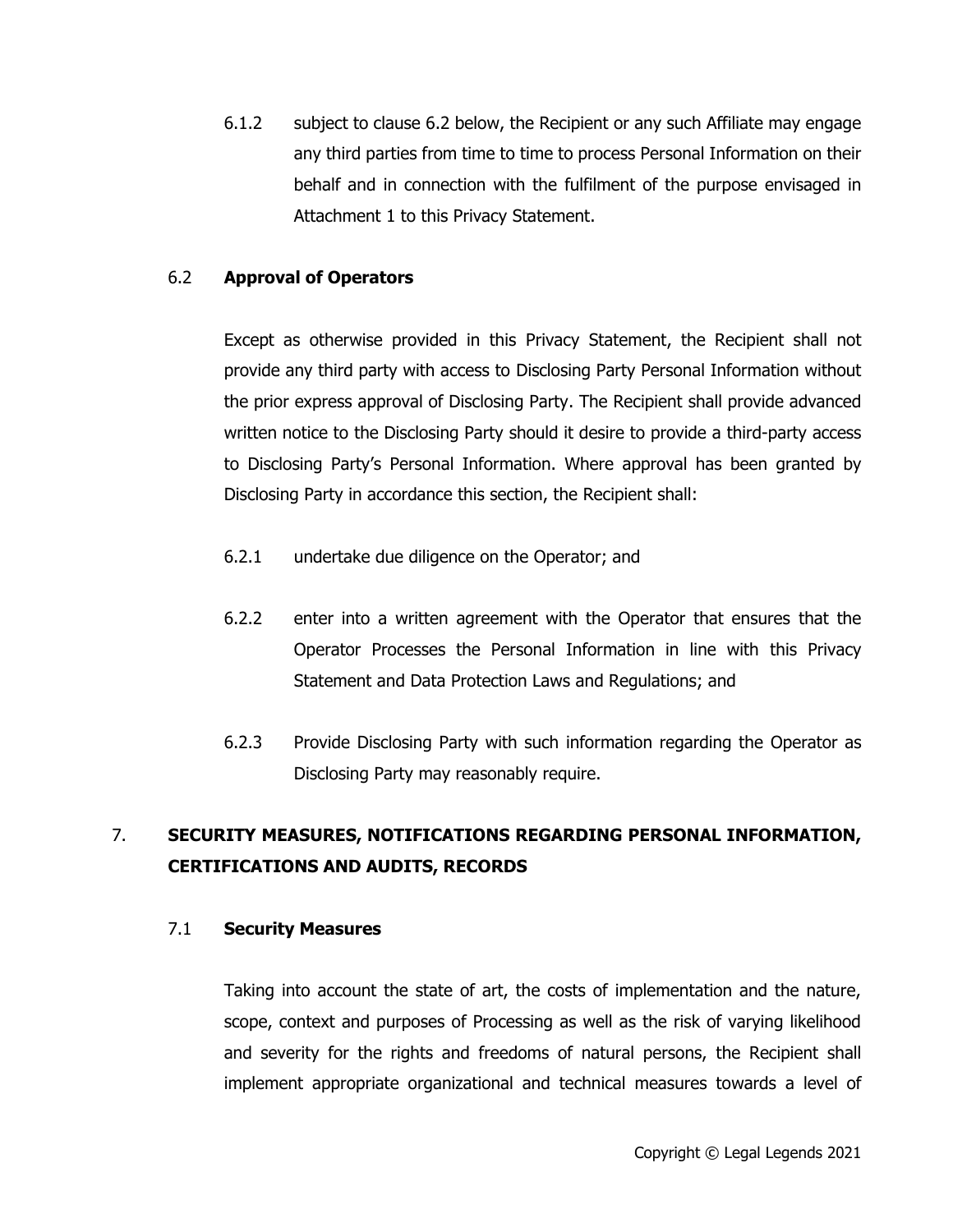security, appropriate to the risk (including risks that are presented by Processing, in particular from accidental or unlawful destruction, loss alteration, unauthorized disclosure of, or access to Personal Information transmitted, stored or otherwise Processed), including but not limited to:

- 7.1.1 the encryption of Personal Information in transit;
	- 7.1.1.1 the ability to ensure the ongoing confidentiality, integrity, availability and resilience of processing systems and services;
	- 7.1.1.2 the ability to restore the availability and access to Personal Information in a timely manner in the event of a physical and technical incident; and
	- 7.1.1.3 a process for regularly testing, assessing and evaluating the effectiveness of technical and organizational measures for ensuring the security of the Processing.

# 7.2 **Notifications Regarding Personal Information Breach**

7.2.1 The Recipient will ensure that it and its Operators have in place reasonable and appropriate security incident management policies and procedures as required by the POPI Act, and shall notify Disclosing Party without undue delay (but in any event within 24 hours) where there are reasonable grounds to believe that there has been, or after becoming aware of, the unlawful or accidental destruction, alteration or damage or loss, unauthorized disclosure of, or access to Personal Information, transmitted, stored or otherwise Processed by the Recipient or Operators of which the Recipient becomes aware (hereinafter, a "**Personal Information Breach**"), as required to assist the Disclosing Party in ensuring compliance with its: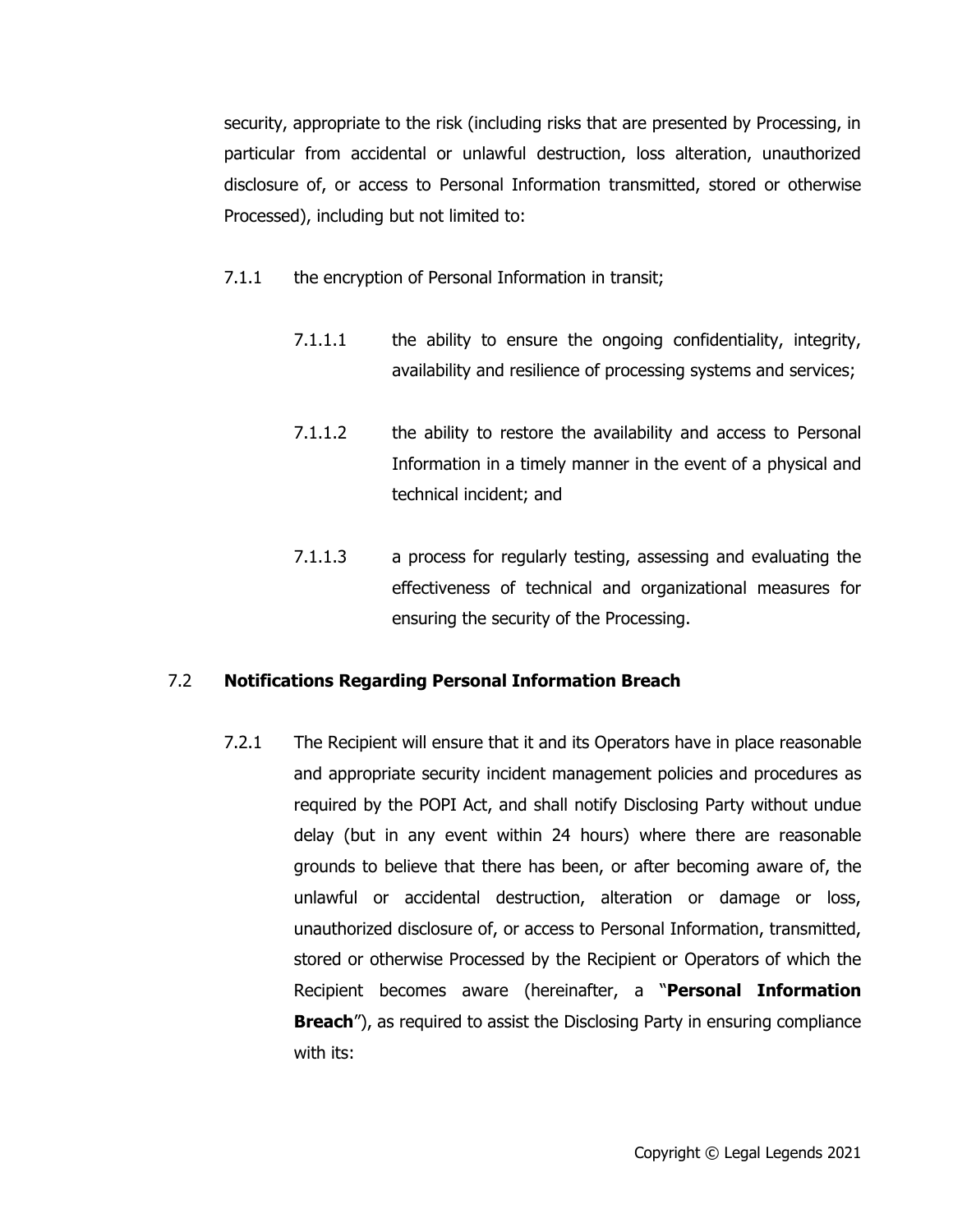- 7.2.1.1 obligations to notify the Supervisory Authority;
- 7.2.1.2 obligations to communicate the Personal Information Breach to the Recipient involved; and
- 7.2.1.3 documentation obligation regarding the facts relating to the Personal Information Breach, its effects, and the remedial action taken.
- 7.2.2 The Recipient shall make reasonable efforts to identify the cause of such Personal Information Breach and take those steps as it deems necessary and reasonable in order to remediate the cause of such a Personal Information Breach, to the extent that the remediation is within the Recipient's reasonable control.

#### 7.3 **Records**

The Recipient shall maintain complete and accurate written records of the Processing it undertakes on behalf of Disclosing Party in accordance with Data Protection Laws and Regulations.

# 8. **RETURN OF PERSONAL INFORMATION, COMMUNICATION**

#### 8.1 **Return of Personal Information**

Unless otherwise required by law, the Recipient and Operators, shall if required in terms of Data Protection Laws and Regulations, upon termination or expiry of the Agreement for whatever reason, either securely delete or return all the Disclosing Party Personal Information to Disclosing Party in accordance with the Agreement, or in the absence of a specific destruction provision, the Recipient will ensure it follows its standard Personal Information destruction practices. If the Recipient or its Affiliates are required to retain a copy of the Personal Information by law, it shall retain that which is required by applicable Data Protection Laws and Regulations for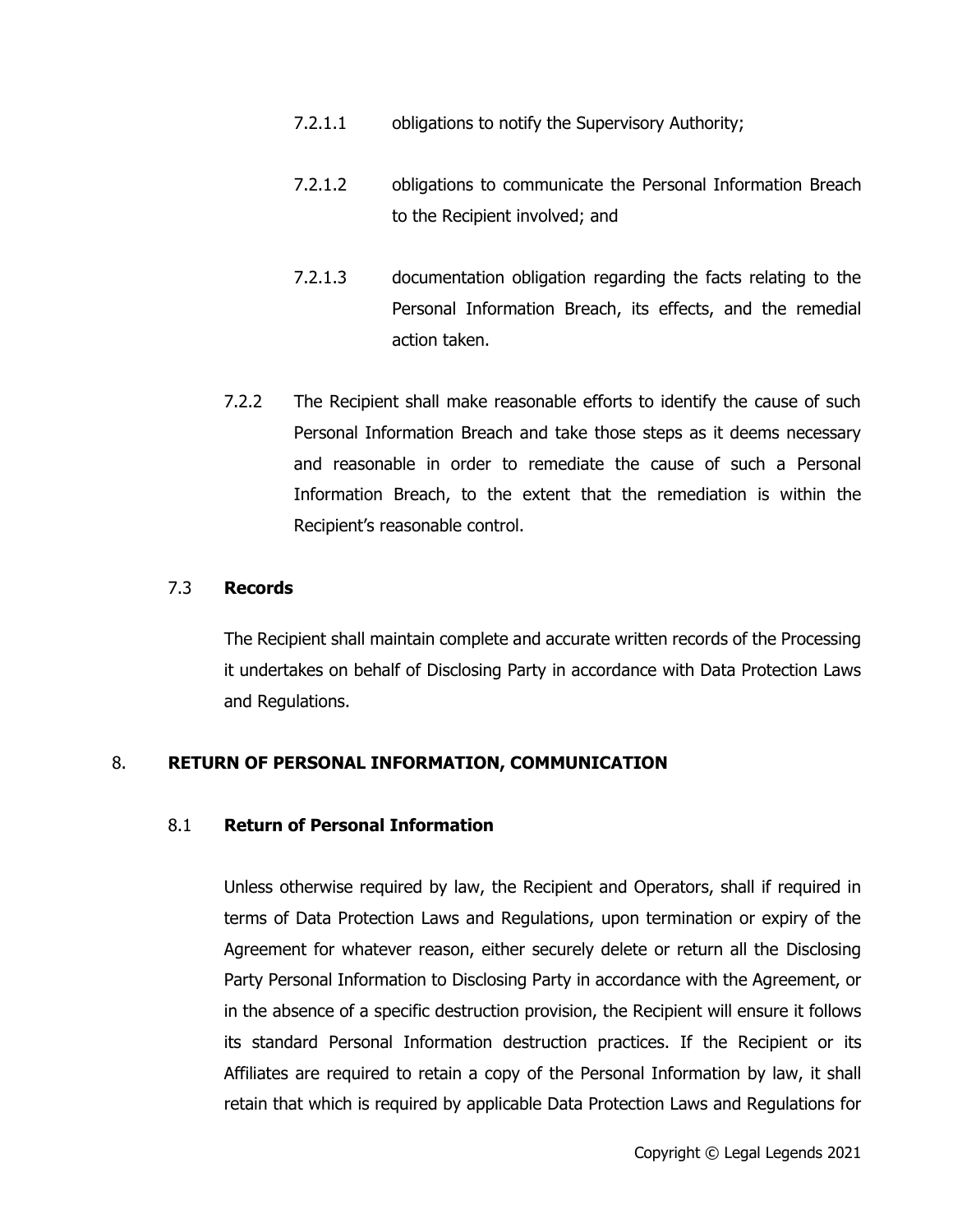not longer than is reasonably necessary.

### 9. **COOPERATION WITH SUPERVISORY AUTHORITY**

The Disclosing Party and the Recipient as applicable, shall cooperate, on request, with the Supervisory Authority in the performance of its tasks.

#### 10. **CONFLICT**

If this Privacy Statement is incorporated into and forms part of any other Agreement, for matters not addressed under this Privacy Statement, the terms of the Agreement apply to the extent of any inconsistency. With respect to the rights and obligation of the parties to each other insofar as it pertains to the Processing of Personal Information, in the event of a conflict between the terms of the Agreement and this Privacy Statement, the terms of this Privacy Statement will prevail to the extent of such inconsistency.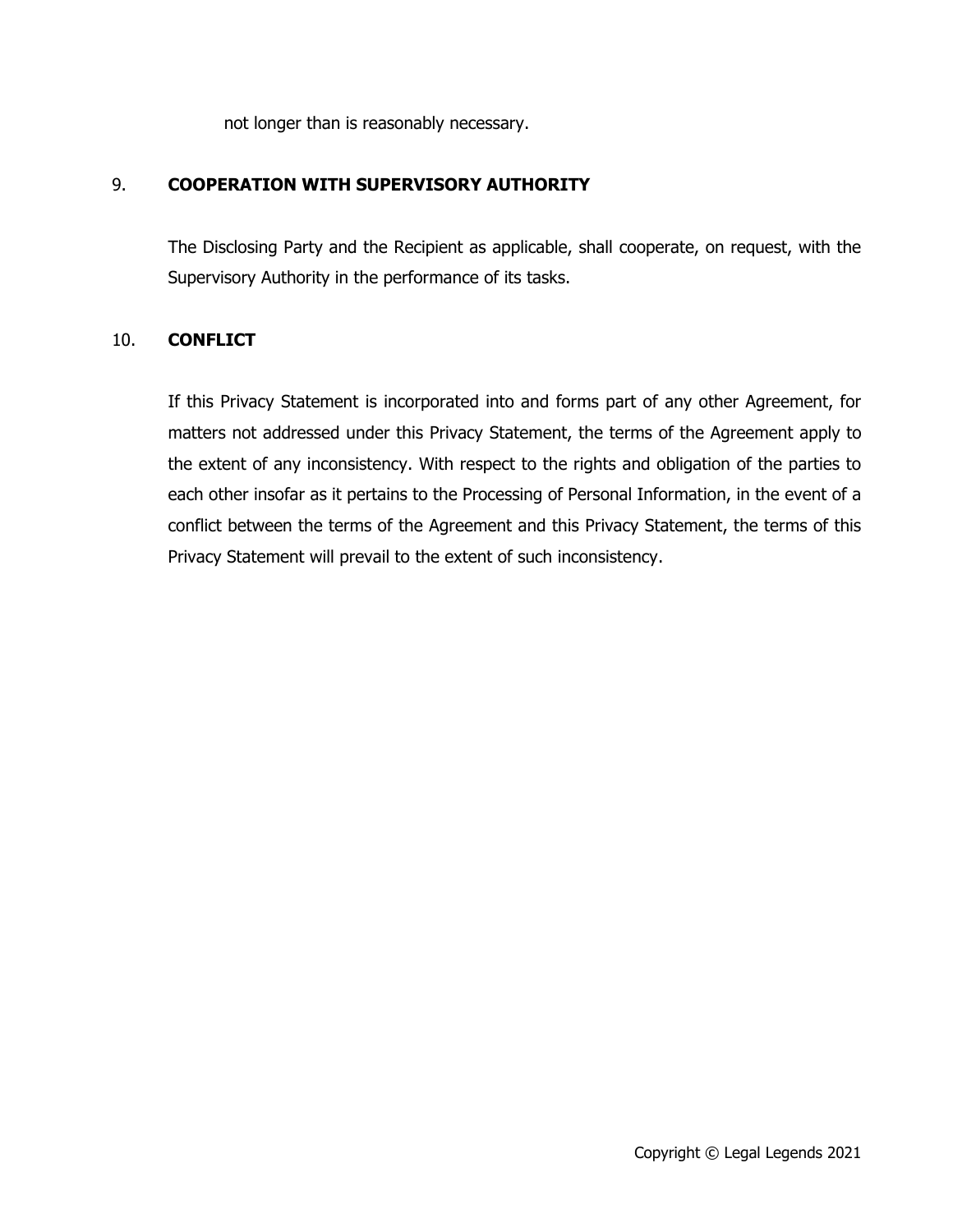# **Nature and purpose of Processing**

 $\overline{1}$ 

| This table includes certain details of the Processing of Personal Information as<br>required by section 18 of the POPI Act. |                                                                                                                                                                                                                                                                                                                                                            |
|-----------------------------------------------------------------------------------------------------------------------------|------------------------------------------------------------------------------------------------------------------------------------------------------------------------------------------------------------------------------------------------------------------------------------------------------------------------------------------------------------|
| <b>Nature and purpose of Processing</b>                                                                                     | <b>The</b><br>Recipient and Operators will/may<br>Process Personal Information as necessary<br>to allow for growing our database of allergy<br>sufferers and the sale of allergy courses or<br>products. Failure to provide the Personal<br>Information may mean that the Recipient<br>will be unable to fulfil this purpose, and as<br>such, is mandatory |
| <b>Categories of third parties</b><br>Personal Information may be shared with<br>the following categories of third parties: | Name, occupation and attendance to<br>shared<br>with<br>be<br>sponsors<br>οf<br><b>Masterclasses</b><br>for<br>reporting<br>purposes.<br>Name and course results to<br>be<br>for<br>shared<br>with<br><b>UCT</b><br><b>CPD</b><br>certification.                                                                                                           |
| <b>Types of Personal Information to be</b><br><b>Processed in terms of this Privacy</b><br>Statement                        | First name<br>Last name<br>Occupation<br>Email address<br>Date of birth<br>Phone number<br>Address<br>Credit card information                                                                                                                                                                                                                              |

h